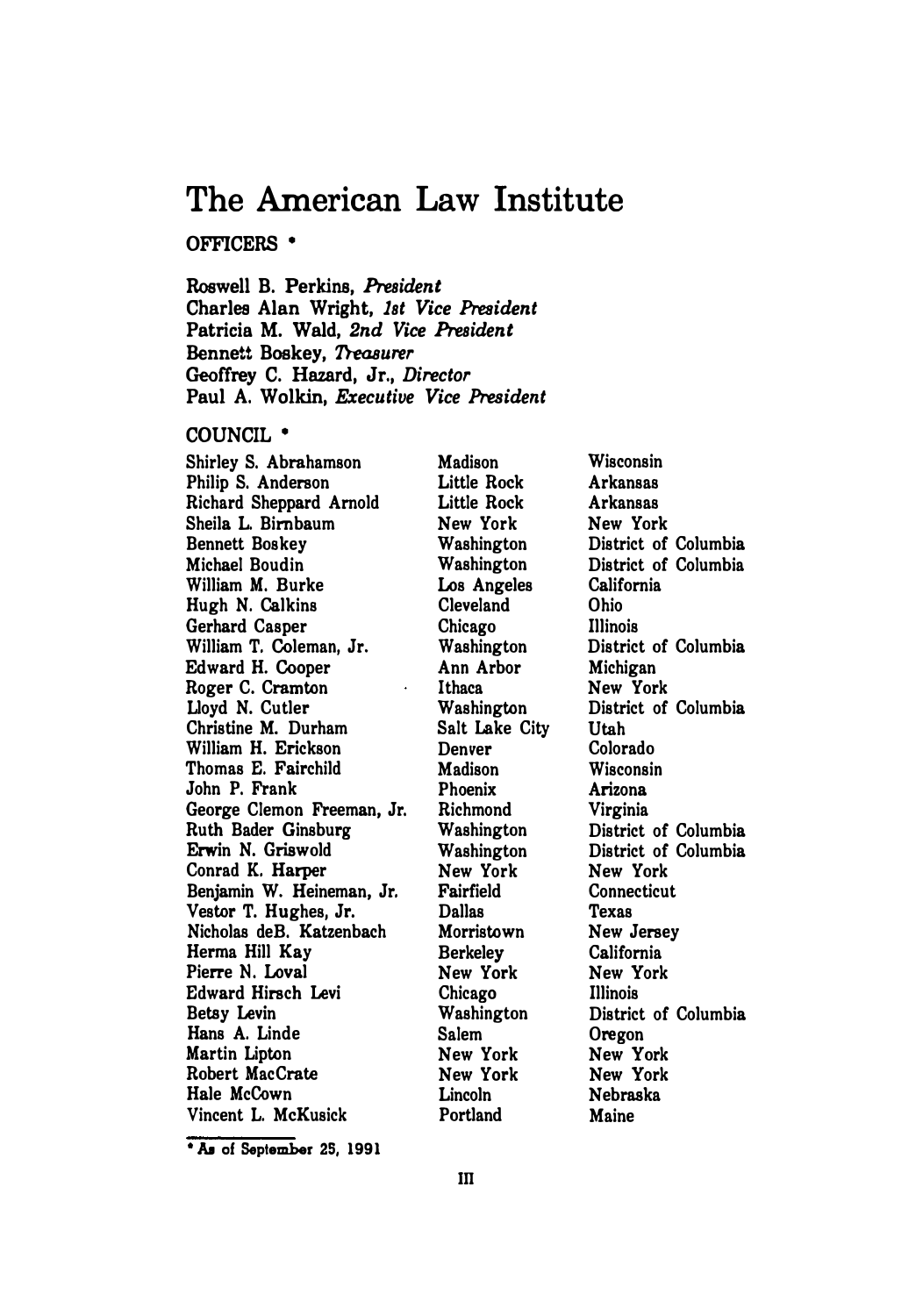| Robert H. Mundheim            |
|-------------------------------|
| Roswell B. Perkins            |
| Ellen Ash Peters              |
| Louis H. Pollak               |
| Ernest J. Sargeant            |
| Bernard G. Segal *            |
| Sherwin P. Simmons            |
| Wm. Reece Smith, Jr.          |
| Robert A. Stein               |
| John T. Subak                 |
| Michael Traynor               |
| John W. Wade                  |
| Patricia M. Wald              |
| Lawrence E. Walsh             |
| William H. Webster            |
| Herbert Wechsler <sup>*</sup> |
| George Whittenburg            |
| Herbert P. Wilkins            |
| James H. Wilson, Jr.          |
| Frank M. Wozencraft           |
| Charles Alan Wright           |
|                               |

**Philadelphia New York Hartford Philadelphia Boston Philadelphia Tampa Tampa Minneapolis Philadelphia San Francisco Nashville Washington Oklahoma City Washington New York Amarillo Bosten Atlanta Houston Austin** 

**Pennsylvania New York Connecticut Pennsylvania Massachusetts Pennsylvania Florida Florida Minnesota Pennsylvania California Tennessee District of Columbia Oklahoma District of Columbia New York Texas Massachusetts Georgia Texas Texas** 

# *Emeritus Council Members*

**Frederick A. Ballard F. M. Bird Charles D. Breitel R. Ammi Cutter••• Paul A. Freund Joseph F. Johnston Charles Merton Merrill Lyman M. Tondel, Jr. John Minor Wisdom**

**Alexandria Atlanta New York Cambridge Cambridge Birmingham San Francisco Aurora New Orleans** 

**Virginia Georgia New York Massachusetts Massachusetts Alabama California Colorado Louisiana** 

**The Executive Office THE AMERICAN LAW INSTITUTE 4025 Chestnut Street Philadelphia, Pennsylvania 19104** 

\* *Counselor Emeritus*

\*\* *Director Emeritus*

\*\*\* *Chairman Emeritus*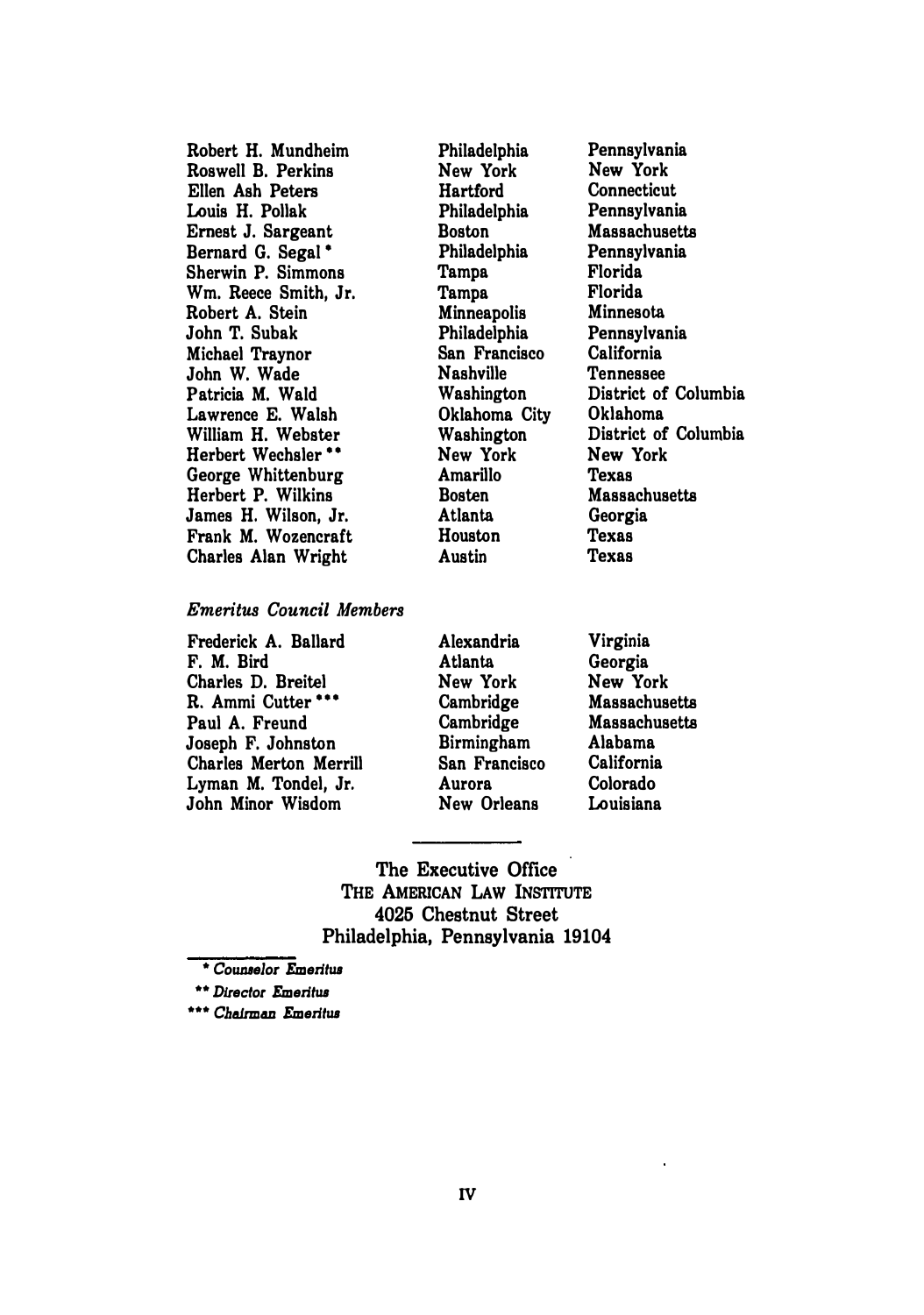#### **REPORTER**

**EDWARD C. HALBACH, JR., University of California School of Law, Berkeley, California** 

#### **ADVISERS•**

**PHILIP S. ANDERSON, Little Rock, Arkansas [from 1989]** 

**JOEL C. DOBRIS, University of California at Davis School of Law, Davis, California [from 1988]** 

**TAMAR FRANKEL, Boston University School of Law, Boston, Massachusetts** 

**WILLIAM F. FRATCHER, University of Missouri-Columbia, Columbia, Missouri [from 1989]** 

**JAMES R. GILLEN, Newark, New Jersey** 

**JEFFREY N. GORDON, Columbia University School of Law, New York, New York** 

**ROBERT H. JEFFREY, Columbus, Ohio** 

**HUGH R. JONES, Syracuse, New York** 

**JOHN H. LANGBEIN, Yale Law School, New Haven, Connecticut** 

**BEVIS LONGSTRETH, New York, New York** 

**MARILYN G. OROOVER, New York, New York [from 1989]** 

**MICHAEL E. PATrERSON, New York, New York [from 1988]** 

**SHERWIN P. SIMMONS, Tampa, Florida [from 1989] .** 

**ROBERT A. STEIN, University of Minnesota Law School, Minneapolis, Minnesota [from 1989]** 

**JOSEPH L. WYATr, JR., Los Angeles, California [from 1988]** 

## **EX OFFICIO**

**ROSWELL B. PERKINS, New York, New York**  *President, The American Law Institute* 

**GEOFFREY C. HAZARD, JR., New Haven, Connecticut**  *Director, The American Law Institute* 

•

**\* As of May 18, 1990**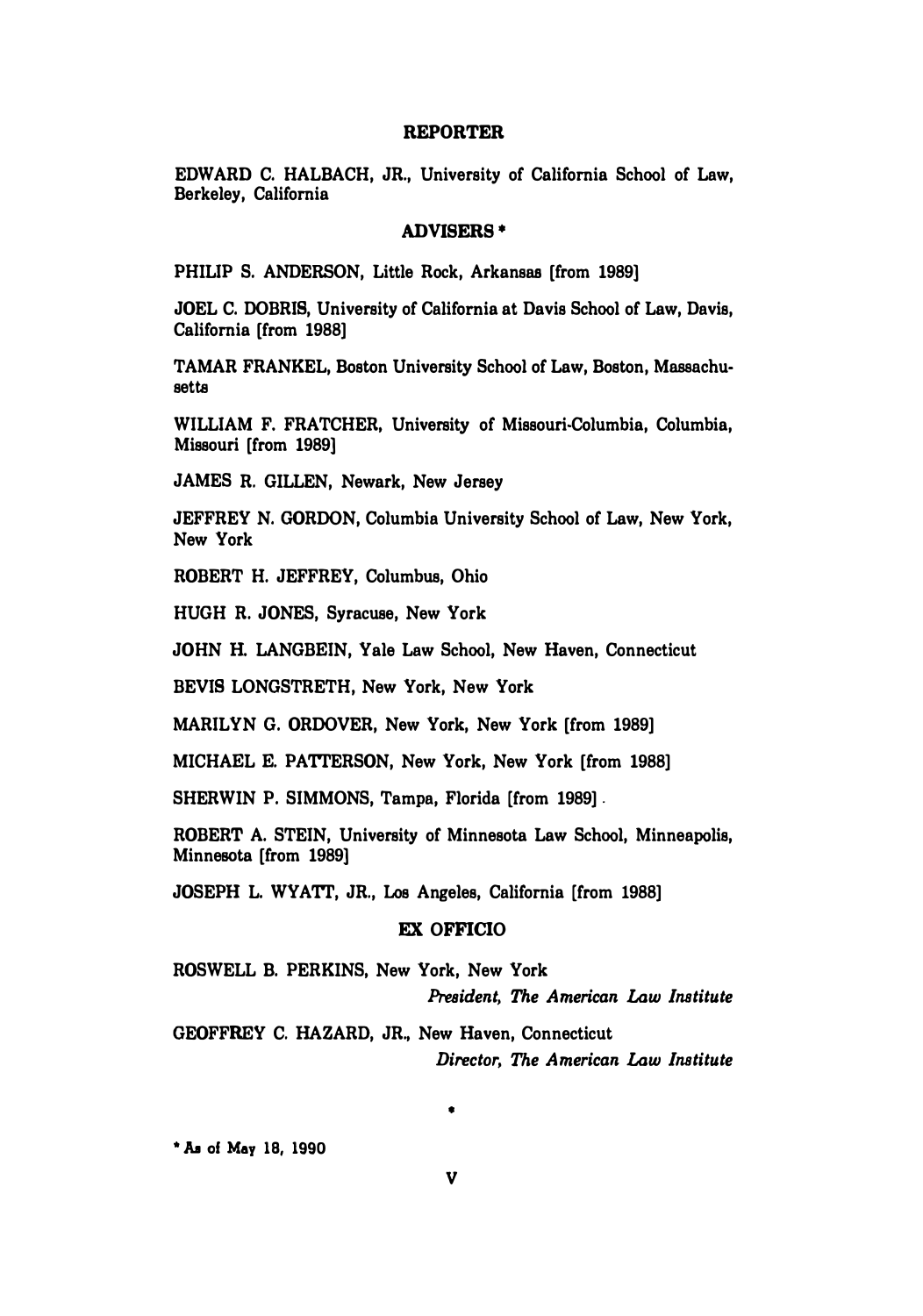#### **MEMBERS CONSULTATIVE GROUP**

**(as of March 15, 1990)** 

**JAMES B. AMES, Boston, Massachusetts** 

**LAWRENCE H. AVERILL, JR., Little Rock, Arkansas** 

**LUTHER J. AVERY, San Francisco, California** 

**G. d'ANDELOT BELIN, Boston, Massachusetts**

**FRANK S. BERALL, Hartford, Connecticut** 

**MARIAN MA YER BERKETI', New Orleans, Louisiana** 

**HARVEY E. BINES, Boston, Massachusetts** 

**MAX E. BLUMENTHAL, Baltimore, Maryland** 

**GEORGE T. BOGERT, Chicago, Illinois** 

**PAUL F. BUTLER, Barnstable, Massachusetts** 

**JONATHAN H. CHURCHILL, New York, New York** 

**CAROLYN C. CLARK, New York, New York** 

**HARRISON F. DURAND, Roseland, New Jersey** 

**E.CHARLF.S EICHENBAUM, Little Rock, Arkansas**

**MICHAEL B. ELEFANTE, Boston, Massachusetts** 

**ADRIAN M. FOLEY, JR., Roseland, New Jersey** 

**MARION R. FREMONT-SMITH, Boston, Massachusetts** 

**JOSEPH W. GRIER, JR., Charlotte, North Carolina** 

**JOHN 0. HENRY, Mount Desert, Maine** 

**H. OBER HESS, Philadelphia, Pennsylvania**

**DONALD L. HOWELL, Houston, Texas** 

**JOSEPH KARTIGANER, New York, New York** 

**DANIEL C. KNICKERBOCKER, JR., Brooklyn, New York** 

**CHARLES W. KNOWLTON, Columbia, South Carolina** 

**GERALD KORNGOLD, Cleveland, Ohio** 

**RICHARD D. LEGGAT, Boston, Massachusetts** 

**ffiRAM H. LESAR, Carbondale, Illinois** 

**JOHN S. LUTZ, Denver, Colorado** 

**H. STEPHEN MADSEN, Cleveland, Ohio**

**JOSEPH McLAUGHLIN, New York, New York** 

SAM SCOTT MILLER, New York, **New York** 

**JOHN K. NOTZ, JR., Chicago, Illinois** 

**H. DAVID PO'ITER, New York, New York**

**EDGAR ALLEN PRICHARD, McLean, Virginia**